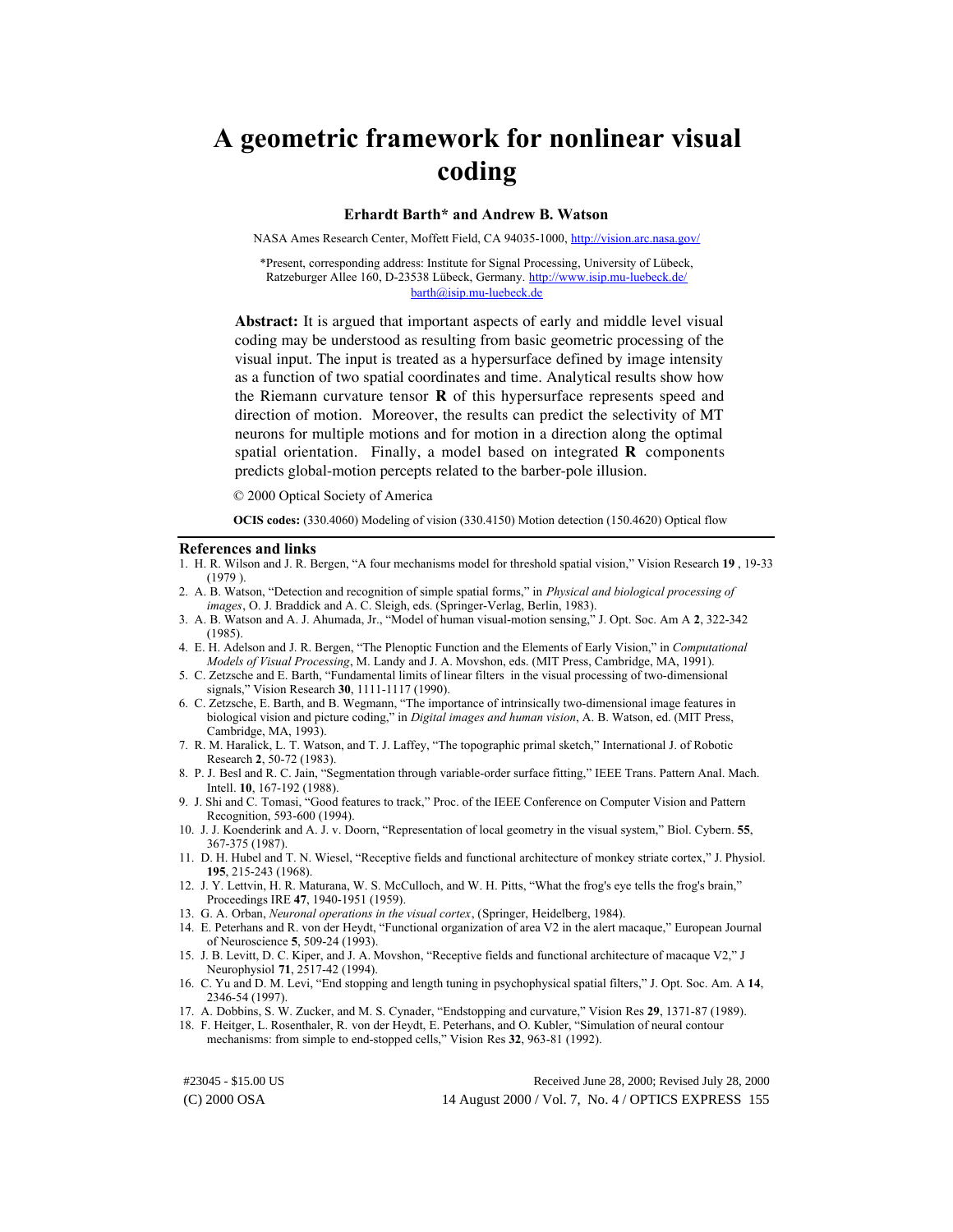- 19. H. R. Wilson and W. A. Richards, "Mechanisms of contour curvature discrimination," J. Opt. Soc. Am. A **6**, 106- 115 (1989).
- 20. S. P. Liou and R. C. Jain, "Motion detection in spatio-temporal space," Computer Vision, Graphics, and Image Processing **45**, 227-250 (1989).
- 21. C. Zetzsche and E. Barth, "Direct detection of flow discontinuities by 3D-curvature operators," Pattern Recognition Letters **12**, 771--779 (1991).
- 22. C. Zetzsche, E. Barth, and J. Berkmann, "Spatio-temporal curvature measures for flow field analysis," Geometric Methods in Computer Vision, B. Vemuri Ed. **SPIE 1590**, 337--350 (1991).
- 23. M. P. Do Carmo, *Riemannian Geometry*, (Birkhäuser, Boston, 1992).
- 24. S. Weinberg, *Gravitation and Cosmology*, (Wiley and Sons, New York, 1972).
- 25. B. Schutz, *A first course in general relativity*, (Cambridge University Press, Cambridge, 1985).
- 26. E. Barth, T. Caelli, and C. Zetzsche, "Image encoding, labelling and reconstruction from differential geometry," CVGIP:GRAPHICAL MODELS AND IMAGE PROCESSING **55**, 428--446 (1993).
- 27. C. Mota and J. Gomes, "Curvature Operators in Geometric Image Processing," presented at Brasilian Symposium On Computer Graphics and Image Processing, (Campinas, Brazil, 1999).
- 28. E. Barth, C. Zetzsche, and G. Krieger, "Curvature measures in visual information processing," Open Systems and Information Dynamics **5**, 25-39 (1998).
- 29. E. Barth, *Riemann-tensor motion analysis*, (2000)[, http://www.visionscience.com/vsDemos.html.](http://www.visionscience.com/vsDemos.html)
- 30. O. Tretiak and L. Pastor, "Velocity estimation from image sequences with second order differential operators," presented at Proc. 7th Int. Conf. Pattern Recognition, (Montreal, Canada, 1984).
- 31. T. S. Huang and A. N. Netravali, "Motion and structure from feature correspondence: a review," Proceedings of the IEEE **82**, 252-268 (1994).
- 32. E. Barth, "Spatio-temporal curvature and the visual coding of motion," in *Neural Computation (NC'2000)*, vol. 1404-093, H. Bothe and R. Rojas, eds. (ICSC Academic Press, Berlin, 2000).
- 33. H. Haußecker and H. Spies, "Motion," in *Handbook of Computer Vision and Applications*, B. Jahne, H. Haußecker, and P. Geissler, eds., 1999).
- 34. S. J. Nowlan and T. J. Sejnowski, "A selection model for motion processing in area MT of primates," J Neurosci **15**, 1195-214 (1995).
- 35. S. Wuerger, R. Shapley, and N. Rubin, ""On the visually perceived direction of motion" by Hans Wallach: 60 years later," Perception **25**, 1317-1367 (1996).
- 36. F. L. Kooi, "Local direction of edge motion causes and abolishes the barberpole illusion," Vision Res **33**, 2347-51 (1993).
- 37. E. Barth, C. Zetzsche, and I. Rentschler, "Intrinsic two-dimensional features as textons," J Opt Soc Am A Opt Image Sci Vis **15**, 1723-32 (1998).
- 38. T. D. Albright, "Direction and orientation selectivity of neurons in visual area MT of the macaque," J Neurophysiol **52**, 1106-30 (1984).
- 39. G. H. Recanzone, R. H. Wurtz, and U. Schwarz, "Responses of MT and MST neurons to one and two moving objects in the receptive field," J Neurophysiol **78**, 2904-15 (1997).
- 40. E. P. Simoncelli and D. J. Heeger, "A model of neuronal responses in visual area MT," Vision Res **38**, 743-61 (1998).
- 41. E. Barth and A. B. Watson, "Nonlinear spatio-temporal model based on the geometry of the visual input," Investigative Ophthalmology and Visual Science **39**, S2110 (1998).

#### **Introduction**

Rigorous mathematical models of visual processing have been used successfully to predict a variety of psychophysical results, e.g. [1-4]. Furthermore, model components often mimic properties of neurons in the visual pathway, which are likely to be band-pass and may be oriented. These models are essentially linear and thus linear models can account for important aspects of visual processing. However, the amount of evidence against linear behavior of subjects and neurons is significant [5, 6]. In this paper we define specific nonlinearities that are useful from a geometrical, but also information-theoretical, perspective.

For still images, geometric approaches have been used in the computer vision literature to define a first stage of object recognition systems, e.g. [7, 8]. More specific problems involve corner detection and feature extraction for motion estimation, e.g. [9]. In human vision research, few authors have looked at "the brain as a geometric engine" [10]. A central geometric concept is that of curvature, which becomes important in the context of vision because it is related to the property of endstopping. The term endstopping has been introduced in [11] to describe a decrease in neural activity with an increase in the length of a line pattern. But the basic property of endstopped neurons is that the response to straight, elongated patterns is significantly reduced relative to the response to short or curved patterns, line ends, corners,

(C) 2000 OSA 14 August 2000 / Vol. 7, No. 4 / OPTICS EXPRESS 156 #23045 - \$15.00 US Received June 28, 2000; Revised July 28, 2000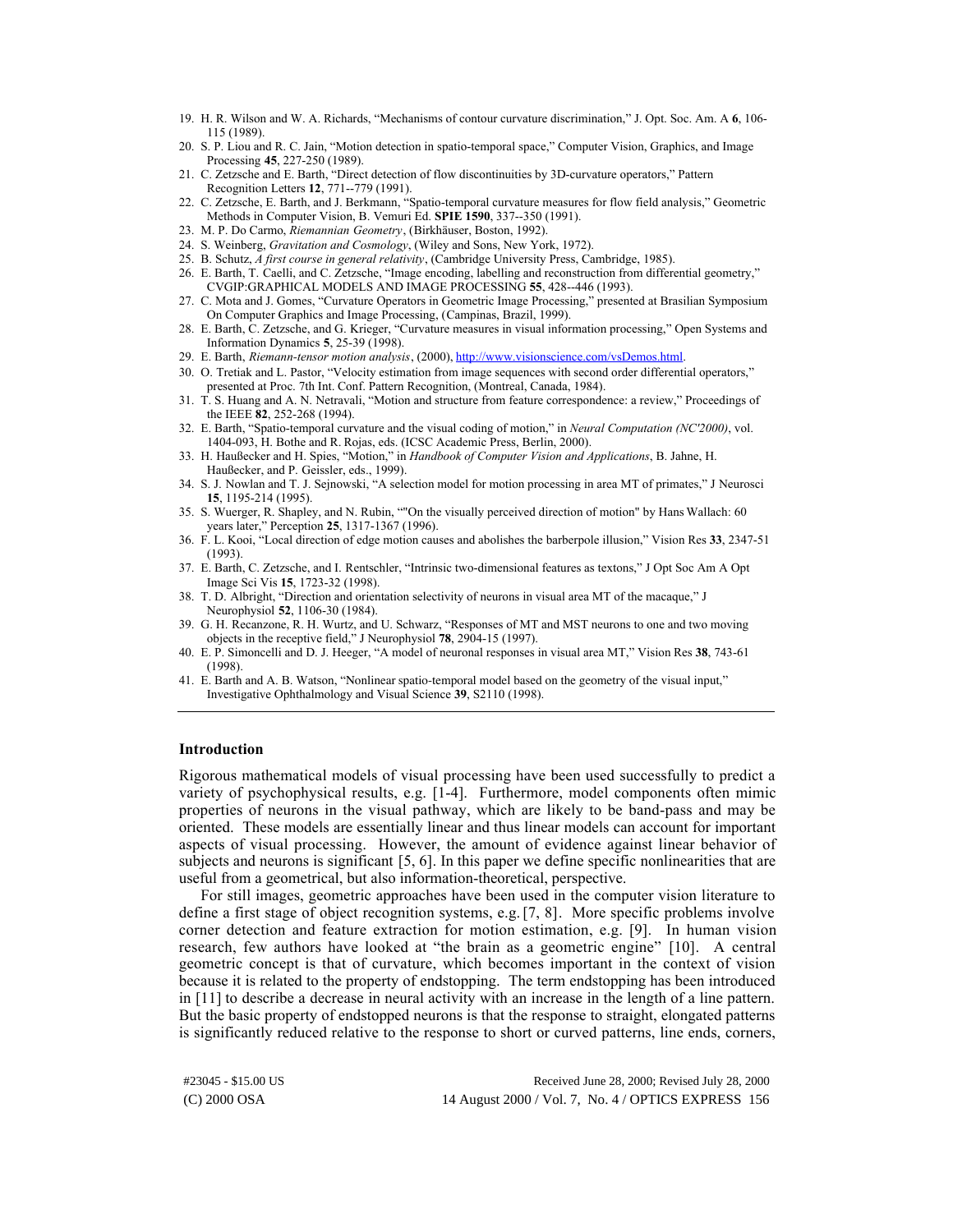and other non-straight stimuli. Type II ganglion cells in the frog exhibit such selectivity and have been described earlier [12]. Meanwhile it seems likely that the majority of neurons in areas V2 (and V1) are endstopped to different degrees [13-15]. A number of perceptual phenomena that can be related to endstopping have been reported (see [6] for a brief review) including some more recent results on psychophysical endstopping [16]. Models for endstopping and related phenomena, however, need not be based on geometry. Different, more or less heuristic, nonlinearities have been proposed [17-19]. However, any model which is insensitive to straight patterns must be nonlinear, an assertion that is easily proven by considering elementary properties of linear systems. Zetzsche and Barth have attempted to characterize the general class of nonlinear systems that suppress straight patterns [5, 6]. A central concept of their framework is that of intrinsic dimensionality. Accordingly, a pixel  $(x,y)$  can be classified as (i) intrinsically 0D (i0D) (ii) intrinsically 1D (i1D), or (iii) intrinsically 2D (i2D) depending on the two-dimensional image-intensity function  $f(x,y)$  in the neighborhood of that pixel, which can (i) be constant in all directions (ii) be constant in one direction, or (iii) vary in all directions (it is straightforward to extend the *inD* nomenclature to higher dimensions). The task then becomes to define the properties of nonlinear systems selective to i2D features (i2D operators). The approach first laid out in [5] is based on differential geometry and filter theory and identifies the basic nonlinearity as an AND-type combination of linear oriented filters that need to satisfy a compensation equation.

For the analysis of image sequences the available geometric tools are generally restricted to the geometry of objects and their motions, the geometry of the eye or camera and of the projection. We should stress here that in this paper we deal with the geometry of the visual input itself, i.e., the geometry of the hypersurface associated with image intensity  $f(x,y,t)$ . The extrinsic geometry of this hypersurface has been used for the purpose of motion detection in computer vision [20]. We will relate (intrinsic) geometric properties of the hypersurface, in particular the Riemann tensor, to the problems of motion detection and the estimation of optic flow. Previously it has been argued that an operator based on the Gaussian curvature of the hypersurface can be used to detect flow-field discontinuities [21] and that computations possibly involved in flow-field estimation are related to endstopping [22].

## *Curvature as deviation from flatness*

In geometry there are two fundamentally different types of surface properties: intrinsic properties depend only on the metric, i.e., the distances between points on the surface, whereas extrinsic properties depend on the way the points are placed in the embedding space. The common geometric thinking is extrinsic because important properties of the world around us are extrinsic (especially as sensed by touch). Nevertheless, intrinsic properties are relevant in everyday life. Consider, for example, cloth. The shape of a shirt is partially extrinsic as determined by the person wearing it but it also has shape as defined by the way the designer has cut it. The latter type of shape is intrinsic and is preserved as the shirt changes from being worn to being stored on a hook or crumpled in a suitcase. Before being tailored to be a shirt the fabric is (in general) flat, i.e., it can be fitted to a plane. Such surfaces are called developable. Deviations from flatness are measured by curvature and are important because they define the intrinsic shape of a surface independent of the actual embedding. In differential geometry, deviations from flatness are measured by the Riemann tensor. Beyond the intuition given above, textbooks on differential geometry, e.g. [23], and mathematical physics [24, 25] provide a clear account for the fact that the Riemann tensor is the most important property of a surface since it fixes the structure of the manifold.

#### *Curvature and redundancy*

Because i0D signals are constant and i1D signals are fully specified by a one-dimensional function they are both redundant. This simple fact, however, would not be sufficient for a coding strategy to be efficient if based on a distinction between i0D-, i1D-, and i2D features. For example, no benefits would be expected if the images to be coded would be generated from a white noise source. But analysis of natural-image statistics reveals that the probability

(C) 2000 OSA 14 August 2000 / Vol. 7, No. 4 / OPTICS EXPRESS 157 #23045 - \$15.00 US Received June 28, 2000; Revised July 28, 2000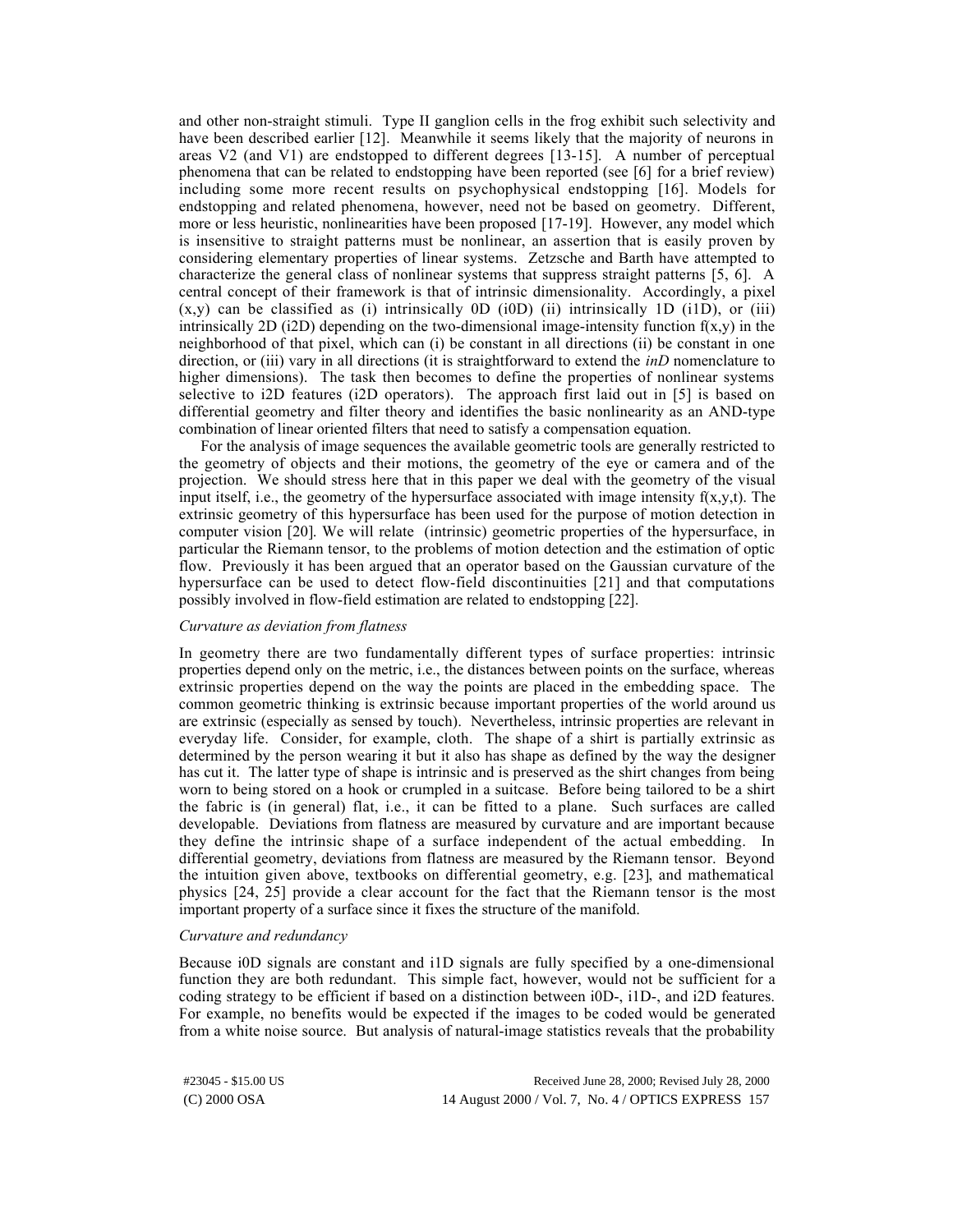of i1D features to occur is lower than that for i0D features, and that the probability for i2D features is lowest. Therefore a visual representation will be more efficient if it distinguishes different intrinsic dimensions [6].

The geometric view of the redundancy of i0D- and i1D features is based on the observation that such features correspond to developable surfaces. It is known that the curvature considerably constrains possible embeddings, but it is also known that, in general, it cannot completely specify a surface. It is less clear, however, under which additional constraints it could. The view that developable surfaces are redundant and curved features are the most significant has been developed in [26] and it has been shown that images can be approximately reconstructed from only i2D features. More recently, a mathematical proof of the uniqueness of curved image regions has been given [27].

## **Geometry of movie hypersurfaces**

The hypersurface associated with an image sequence is defined by

$$
(x, y, t, f(x, y, t)) \tag{1}
$$

i.e., image intensity *f* at position  $(x, y)$  and time *t* defines the set of points which belong to the hypersurface. The geometry of this movie hypersurface is harder to visualize and differs considerably from the geometry of an image surface. In geometry there is less interest in the specialties of the 3D case since surfaces are 2D and space-time is 4D. The 3D case, however, has special properties that are beyond the scope of this paper [25].

### *Riemann tensor*

The curvature of hypersurfaces is measured by the Riemann tensor **R**. To appreciate the role of this tensor in differential geometry, the above mentioned textbooks may be consulted, but for the scope of this paper it should suffice to know that the Riemann tensor measures deviations from flatness and that we associate geometric flatness with redundancy. The strategy we attribute to the visual system is that it *reduces redundancy* by computing *deviations from flatness*.

Before considering the components of **R**, we should note that the tensor itself is the geometric object of interest because, unlike its components, it is invariant in the sense that it does not depend on the choice of coordinates. In fact, it is part of the difficulties encountered in differential geometry, that in 3D no scalar measure (an invariant of rank one) for curvature exists ( **has rank four). We should mention here that the Gaussian curvature**  $K$  **is a scalar, but** it does not measure curvature in 3D (the hypersurface can be curved even if *K=0*). Neither does the scalar curvature, which is a contraction of the Riemann tensor [28].

## *Riemann-tensor components*

With the above considerations in mind we shall now consider the **R** components. In 3D, **R** has 81 components, but only 6 are independent. Although Cartesian coordinates might not be the optimal choice for visual processing, we will express the 6 components in Cartesian  $(x,y,t)$ coordinates (**R** itself does not depend on a particular choice of coordinates):

$$
R_{2121} = \frac{f_{xx}f_{yy} - f_{xy}^2}{1 + f_x^2 + f_y^2 + f_t^2}; R_{3131} = \frac{f_{xx}f_{tt} - f_{xt}^2}{1 + f_x^2 + f_y^2 + f_t^2}; R_{3232} = \frac{f_{yy}f_{tt} - f_{yt}^2}{1 + f_x^2 + f_y^2 + f_t^2};
$$
  
\n
$$
R_{3231} = \frac{f_{xy}f_{tt} - f_{xx}f_{yt}}{1 + f_x^2 + f_y^2 + f_t^2}; R_{3121} = \frac{f_{xx}f_{yt} - f_{xt}f_{xy}}{1 + f_x^2 + f_y^2 + f_t^2}; R_{3221} = \frac{f_{xy}f_{yt} - f_{yy}f_{xt}}{1 + f_x^2 + f_y^2 + f_t^2}.
$$
 (2)

Subscripts denote differentiation, e.g.,  $f_{xx}$  is the second order derivative of  $f$  with respect to x, and we note that the computation of the **R** components involve first- and second-order derivatives of the luminance function and, more importantly, nonlinear combinations of the derivatives. In 3D, the derivatives can be thought of as being linear filters oriented in space

(C) 2000 OSA 14 August 2000 / Vol. 7, No. 4 / OPTICS EXPRESS 158 #23045 - \$15.00 US Received June 28, 2000; Revised July 28, 2000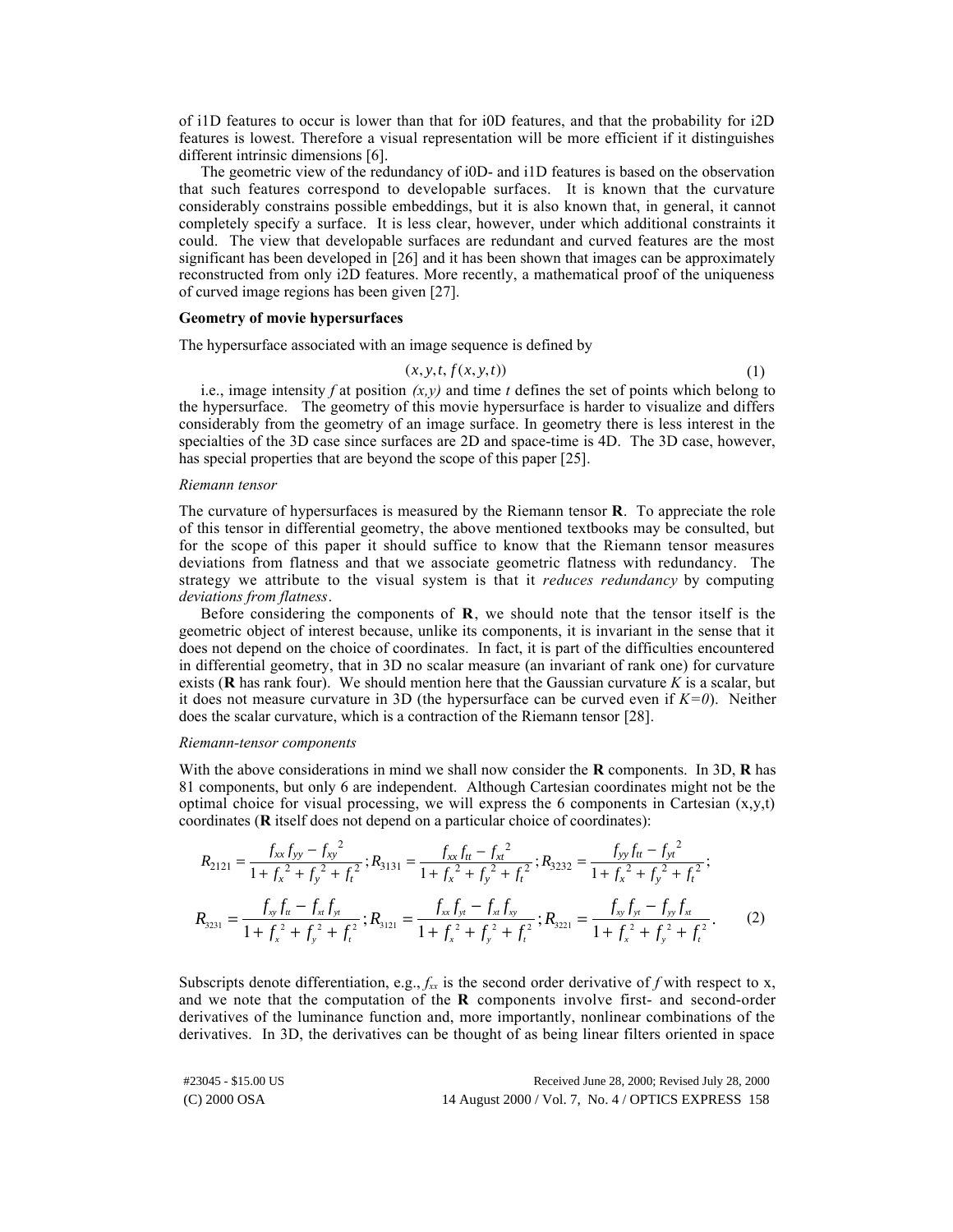and time. We notice that if the luminance does not change with time (all derivatives with respect to t are zero) only the component *R2121* differs from zero. We can think of *R2121* as a twodimensional (sectional) curvature in  $(x, y)$  since the same expression is obtained for the curvature of a single image (but for the term  $f_t$ ). By analogy the components  $R_{3131}$  and  $R_{3232}$ are curvatures in  $(x,t)$  and  $(y,t)$  respectively. Fig. 1 illustrates the selectivity of the **R** components for different input patterns - see also [29]. If we regard only stationary images, corners are among the most prominent (curved) i2D features. But what are the analogous features in 3D, i.e. for image sequences? As illustrated in Fig. 1, stationary and translated corners, but also discontinuous (e.g. occluded) straight edges activate the Riemann Tensor and are thus i2D features in 3D. In 3D, however, curvature and "cornerness" cannot be measured by a single number. Instead, we have to consider the **R** components as an entity (the tensor). The figure also illustrates the motion selectivity of the **R** components, an issue that will be treated in the next sections.

Fig. 1. (180 K) The movie shows the six Riemann-tensor components for a square (shown on the left) that appears and moves in different directions. The arrangement of the components is as in Eq. (2).

#### **Curvature and motion**

We are now ready to establish a relationship between the geometric properties defined in the previous section and the computation of visual motion. We assume rigid motion, i.e., an image intensity function restricted by:

$$
f: f(x - tv\cos\theta, y - tv\sin\theta)
$$
 (3)

i.e., at any time *t* image intensity as a function  $f(x, y)$  is given by a translation of image intensity at a previous time. The parameters of the motion are speed  $\nu$  and direction  $\theta$ .

# *Motion in terms of R components*

Now we insert the constraint (3) in the expressions (2) for the **R** components and find the following relations:

$$
\frac{R_{3221}}{R_{2121}} = \frac{R_{3232}}{R_{3221}} = \frac{R_{3231}}{R_{3121}} = v \cos(\theta); \quad \frac{R_{3232}}{R_{2121}} = v^2 \cos(\theta)^2; \tag{4}
$$

$$
\frac{R_{3121}}{R_{2121}} = \frac{R_{3131}}{R_{3121}} = \frac{R_{3231}}{R_{3221}} = -\nu \sin(\theta); \quad \frac{R_{3131}}{R_{2121}} = \nu^2 \sin(\theta)^2.
$$
 (5)

We note that motion introduces strong dependencies among the otherwise independent **R** components. The above relations suggest a number of ways for computing the image-flow field, i.e., for estimating the motion parameters from a given intensity function. Only one of the possibilities, namely  $\mathbf{v} = (R_{3221}, -R_{3121})/R_{2121}$ , had been derived previously as a by-nowstandard method for computing the motion vector **v** [30]. In principle, of course, the above relations can be derived in a purely algebraic framework. Algebraic methods yielded powerful

| #23045 - \$15.00 US | Received June 28, 2000; Revised July 28, 2000       |
|---------------------|-----------------------------------------------------|
| (C) 2000 OSA        | 14 August 2000 / Vol. 7, No. 4 / OPTICS EXPRESS 159 |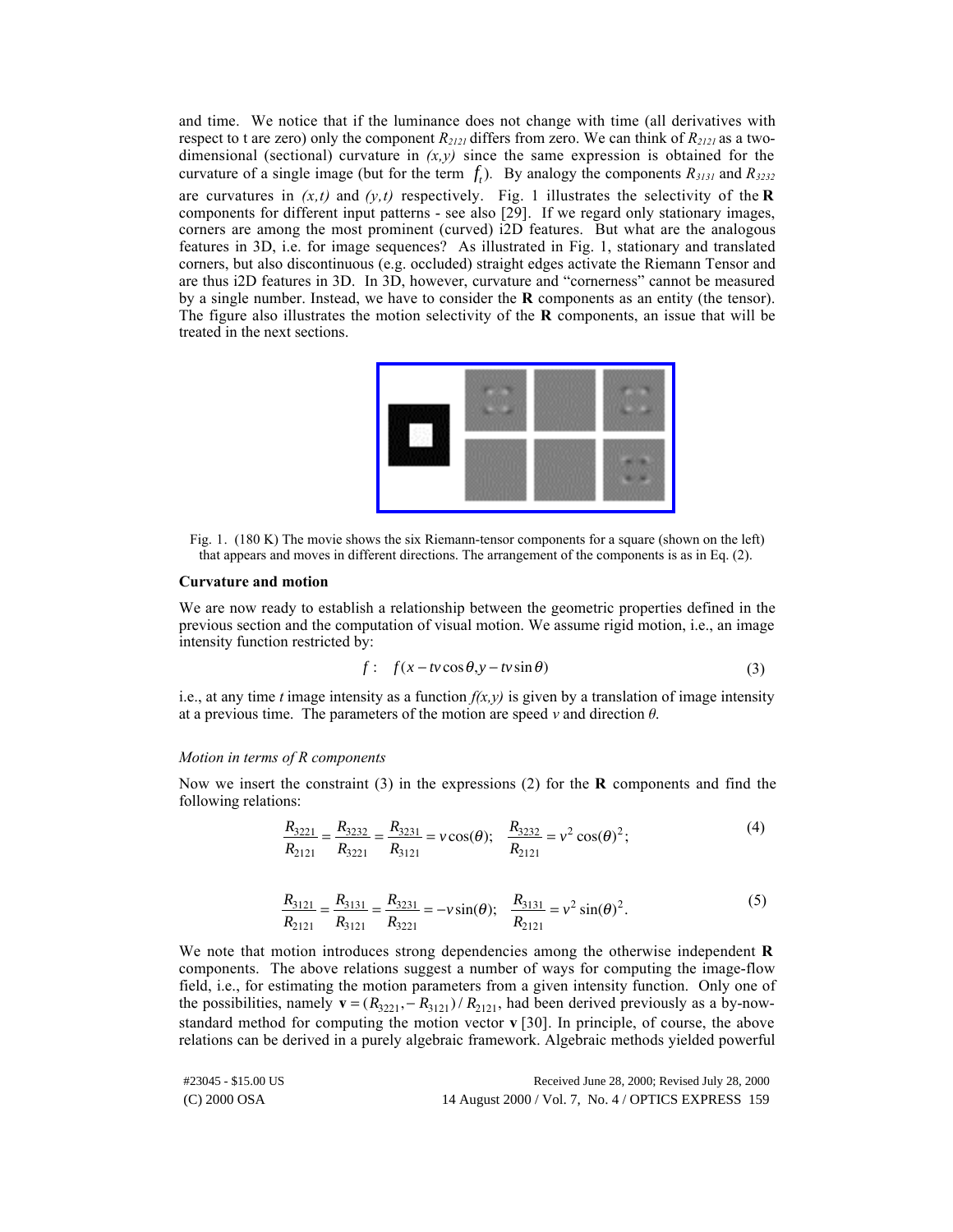algorithms for computer vision, we should note, however, that the traditional computer-vision problem of recovering the motion of objects in 3D, see [31] for a review, is not considered here.

The following relations show more explicitly that pairs of **R** components yield representations of direction:

$$
\frac{R_{3131}}{R_{3231}} = -\frac{R_{3121}}{R_{3221}} = -\frac{R_{3231}}{R_{3232}} = \tan(\theta); \frac{R_{3131}}{R_{3232}} = \tan(\theta)^2.
$$
 (6)

From Eqs. (4) and (5) we can also obtain an expression that relates the three sectional curvatures by velocity:

$$
R_{3131} + R_{3232} = v^2 R_{2121} . \tag{7}
$$

We conclude that the hypothetical strategy of the visual system, which is to eliminate redundancies by computing curvature, involves representations of motion. We will show in later sections that these relations are relevant to the perception of motion direction and certain properties of motion-selective neurons.

### *Motion detection*

We have seen how motion parameters can be expressed in terms of **R** components when rigid motion is assumed. We now address the problem of inferring the likelihood of rigid motion from the geometry of the movie hypersurface. Computationally, this motion-detection problem is the more difficult one.

If **R** vanishes (all **R** components are equal to zero) the motion can only be zero or ambiguous, a typical case being that of a translating straight pattern (the aperture problem). This relationship can be understood by considering the Fourier transform (FT) of the intensity function  $f(x,y,t)$ . In case of rigid motion the Fourier transform is in a plane and the parameters of this plane are determined by the motion parameters [3]. It is sufficient that the first 3 components of **R** (the (x,y), (x,t), (y,t) sectional curvatures) be zero to conclude that the FT of  $f$ is restricted to a line and thus the parameters of the plane and the motion are undefined. The above condition is sufficient because if a 2D curvature is zero, as it is for i1D (and i0D) signals, the FT of that 2D section will be restricted to a line, and if the FTs of 3 orthogonal 2D sections are on a line, then the 3D FT cannot be in a plane or volume. The FT of an i1D signal is restricted to a line because an i1D signal can be written as the product of a one-dimensional function and a constant function, and the latter transforms to a Dirac distribution that restricts the FT to a line. Exceptions from the above considerations are cones and tilted cylinders that are i2D but not curved (this problem may not be that relevant for practical applications but it will be solved in a forthcoming paper by considering another metric than the one induced by Eq. 1; for now we put the left arrow in the first row of Table 1 in parenthesis).

If **R** differs from zero the motion can be of different types. Examples are accelerated straight patterns, translating corners, occlusions, and motion discontinuities. The FT of the input can be on a plane or in a volume and we would like to distinguish between these two cases. With arguments similar to the ones above, it is possible to show that the detection of volumes in the FT is equivalent to the detection of i3D features [28]. A straightforward geometric way of detecting i3D features is to compute the Gaussian curvature of the movie hypersurface. An operator based on Gaussian curvature has been used successfully to detect motion discontinuities [21]. However, at this point the benefits of having different expressions for the estimation of motion parameters become evident. Consider the relations in (6). In case of rigid motion the different estimates of direction will yield the same result. If the assumption of rigid motion is violated, however, the results differ. Thus the differences between different motion estimates can be used as an indicator of non-rigid motion [32]. In the Appendix we proof that if Eqs. (4) and (5) hold, the input must be a translation with constant velocity (3), but for an additive term that depends linearly on time only (because of this restriction the left arrow in the last row of Table 1 is in parenthesis).

(C) 2000 OSA 14 August 2000 / Vol. 7, No. 4 / OPTICS EXPRESS 160 #23045 - \$15.00 US Received June 28, 2000; Revised July 28, 2000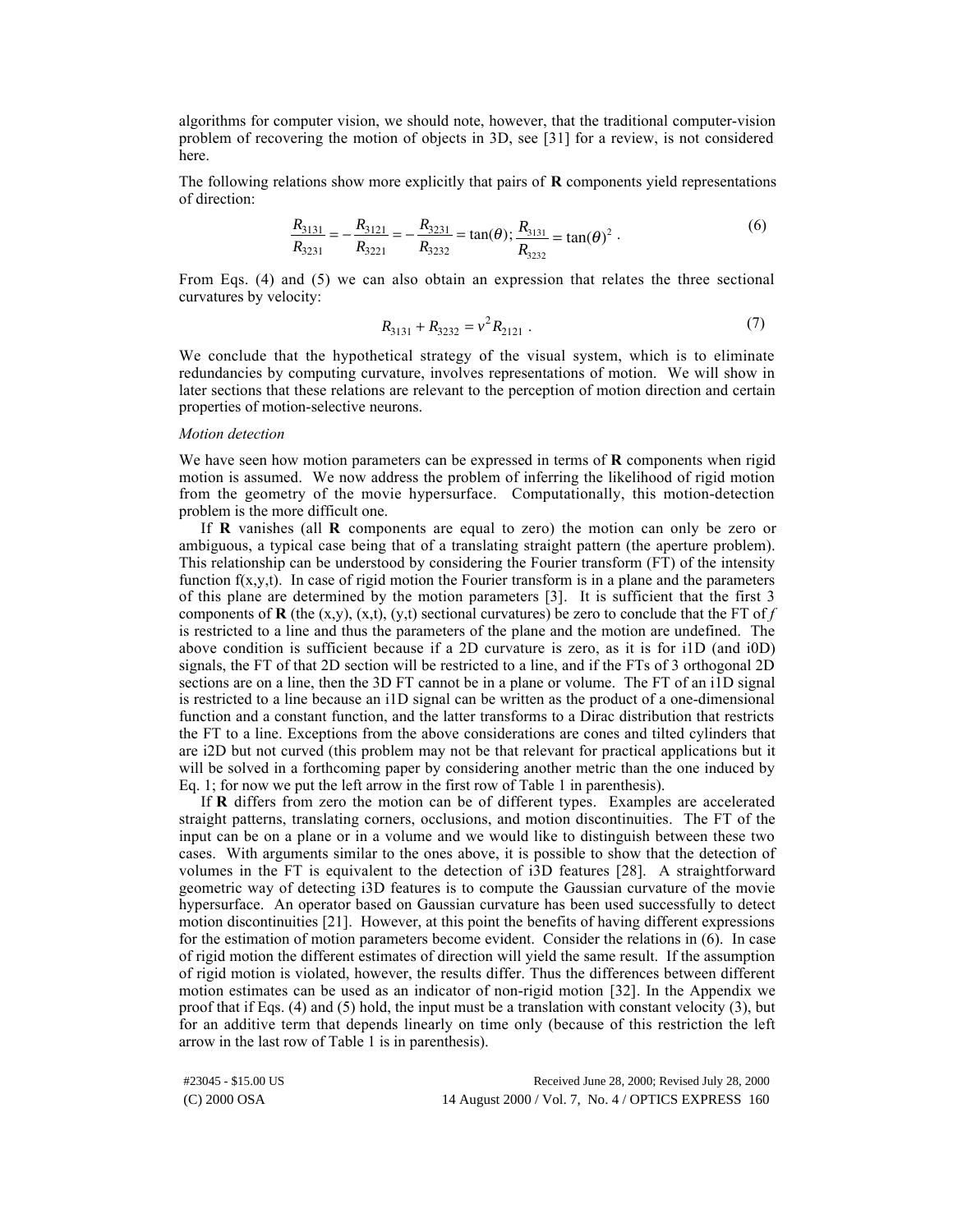Such indicators are of particular interest since for an unambiguous detection of motion it is not sufficient to exclude the cases where the FT of  $f(x,y,t)$  is on a line or in a volume. Accelerated straight patterns (i1D occlusions and discontinuities) and translating corners both have a FT on a plane. One way of dealing with this problem is to extract spatial i2D features (corners) and estimate the motion only there. Some optical flow algorithms do so more or less explicitly by the use of confidence measures - see [33] for a recent review on motion algorithms. A closer look at the relations in (4) and (5) reveals that in case of rigid motion all **R** components can be expressed as scaled (by speed and/or direction or their inverse) versions of one of the components. Therefore, in case of rigid motion, if one of the components is zero, all components will be zero. As a consequence, the spatial-filtering pattern is identical for all components, and since *R2121* is clearly selective to only spatially-i2D features, all other components will be so. Thus, in cases where local motion signals are integrated, no additional selection mechanism, as in [34], is needed. A complementary approach could be to detect 1D discontinuities instead of the continuously moving i2D features. It has been shown before that two-dimensional i2D operators applied to space-time sections of the input sequence can detect such discontinuities [22]. The **R** components *R3131* and *R3232* are such detectors of 1D discontinuities. Therefor we can be confident that if motion estimates based on *R3131* and *R3232* differ from those based on other components, the difference will indicate a violation of Equation (3) even in the cases where the FT of the input is in a plane. To be more precise, we need the following logical expression to be true in order to infer rigid motion:  $(R \neq 0)$  *AND (K=0) AND NOT* ( $(R_{2121} = 0)$  *AND* ( $(R_{3131} ≠ 0)$  OR ( $R_{3232} ≠ 0$ )). After expanding and reorganizing this expression we obtain:  $((K=0)$  AND  $(R \neq 0)$  AND  $(R_{2121} \neq 0)$  OR  $(((K=0)$ AND  $(R \neq 0)$  AND  $(R_{3131} = 0)$  AND  $(R_{3232} = 0)$ . But since the second part of this expression cannot be true in case of rigid motion (as we have shown, if one components is equal to zero, the tensor will vanish) the first part (( $K=0$ ) AND ( $R \ne 0$ ) AND ( $R_{2121} \ne 0$ ) is a necessary and sufficient condition.

We conclude that in case of rigid motion we can express the motion parameters in terms of **R** components and, in turn, we can use the geometric properties of the movie hypersurface to detect rigid motion (and thereby avoid fitting lines and volumes to motion planes). We have thus established a few correspondences between rigid motion and the (intrinsic) geometry of the input. The correspondences are summarized in Table 1 and the different intrinsic dimensions of a simple image sequence are illustrated in Fig. 2.

| Ambiguous motion             | $\left(\leq\right)$ $\geq$                     | $R=0$                                                |
|------------------------------|------------------------------------------------|------------------------------------------------------|
| Occlusions, discontinuities, | $\left\langle \cdot \right\rangle$             | $K \neq 0$                                           |
| multiple motions             |                                                |                                                      |
| Defined motion (Eq. 3)       | ->                                             | $R\neq 0$ , $K=0$                                    |
| Defined motion (Eq. 3)       | $\left\langle \rightarrow\right\rangle$        | $R\neq 0$ , $K=0$ , all <b>R</b> components $\neq 0$ |
| Defined motion (Eq. 3)       | $\left\langle \rightarrow\right\rangle$        | $R\neq 0, K=0, R_{2121}\neq 0$                       |
| Defined motion (Eq. 3)       | $\left\langle \langle . \rangle \right\rangle$ | Different direction in (6) defined and equal         |

**Table 1.** Summary of correspondences between motions and curvatures.



Fig. 2. (196 K) The movie shows a moving square with colored circles (red, green, blue for intrinsic dimensions 3, 2, 1) indicating the intrinsic dimension of different movie regions.

(C) 2000 OSA 14 August 2000 / Vol. 7, No. 4 / OPTICS EXPRESS 161 #23045 - \$15.00 US Received June 28, 2000; Revised July 28, 2000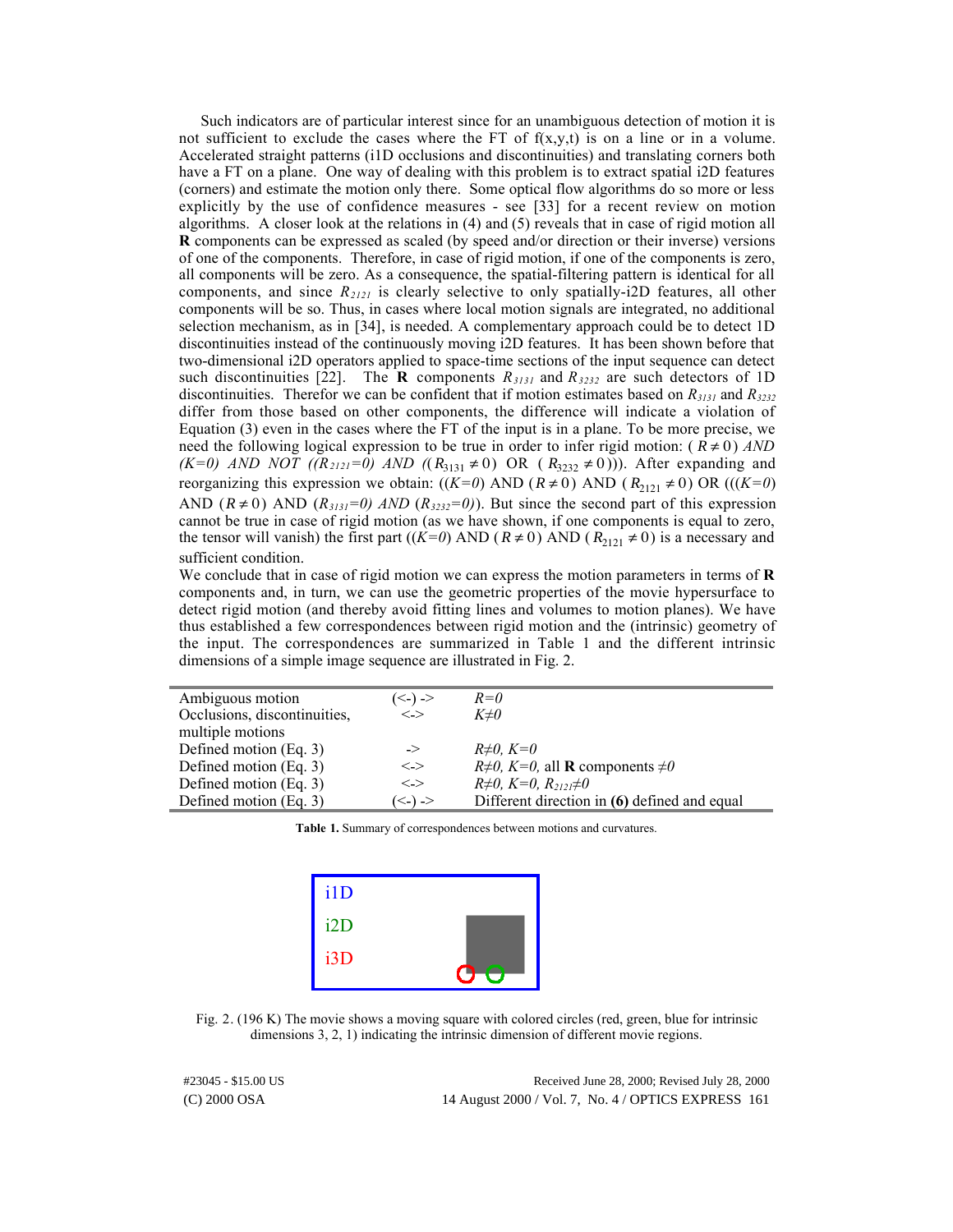#### **Simulations of global motion percepts**

In the barber-pole illusion we see lines moving in a direction defined by the motion of the line ends [35] and small changes in the shape of the aperture can change the perceived direction  $[36]$  – see Fig. 3.



Fig. 3. (2\*148 K) Two movies showing the Barber-pole illusion (left) and the Kooi effect (right). While in both cases the grating moves horizontally to the left behind the gray aperture, we see it moving down left in the direction of the oblique aperture in left movie. If the shape of the aperture is changed as in the right movie, the grating is seen to move horizontally.

The only assumption we need to make in order to explain these percepts in our geometric framework is that they result from spatially integrated **R** components. Since all components are endstopped (equal to zero for translating straight patterns) the motion estimated at line ends will determine the direction of global motion (interestingly, the same principle, i.e., the integration of curved features over space, has been used to explain texture segregation [37]). To obtain the simulation results shown in Fig. 4 we have low-pass filtered the numerators of the **R** components  $R_{3221}$  and  $R_{3231}$  and treated the results as components of vectors that are plotted on a sub-sampled grid only for those pixels where the absolute value of the temporal derivative is larger than a small threshold. (These simulations are only meant to illustrate the resulting direction of perceived motion at different locations, and not to suggest the perception of a dense flow field. Similar results would have been obtained by using the full components including the normalization by the gradient in the denominator. The issue of normalization has been discussed in previous work, e.g. in [26]. Also, we could have used other pairs of components according to Equations (4) and (5) since for translated line ends these pairs yield the same direction). It is assumed that motion is detected (segmented) at a higher spatial resolution, and that the direction of motion is estimated at lower resolution and "attached" to the moving pattern.

| a construction of the construction of the construction of the construction of the construction of the construction of the construction of the construction of the construction of the construction of the construction of the                                                                                                                                                                                                                                   | ana no no na hana na hana na hana na hana na hana na ha                                                                                                                                                                        |
|-----------------------------------------------------------------------------------------------------------------------------------------------------------------------------------------------------------------------------------------------------------------------------------------------------------------------------------------------------------------------------------------------------------------------------------------------------------------|--------------------------------------------------------------------------------------------------------------------------------------------------------------------------------------------------------------------------------|
|                                                                                                                                                                                                                                                                                                                                                                                                                                                                 |                                                                                                                                                                                                                                |
| a construction of the construction of the construction of the construction of the construction of the construction of the construction of the construction of the construction of the construction of the construction of the                                                                                                                                                                                                                                   | a carrier and a carrier and a carrier and a carrier and                                                                                                                                                                        |
| والمتماد والمتحاج والمتحصون والمتماد والمتماد والمتمادة                                                                                                                                                                                                                                                                                                                                                                                                         | a de la caractería de la caractería de la caractería de la caractería de la caractería de la caractería de la                                                                                                                  |
| والمتمام والمتحصول والمتمام والمتمارية                                                                                                                                                                                                                                                                                                                                                                                                                          | and the contract of the contract and an appropriate the contract of the contract of the contract of the contract of the contract of the contract of the contract of the contract of the contract of the contract of the contra |
| والمتاريب المحجم والمرارين والمتارين والمتارين                                                                                                                                                                                                                                                                                                                                                                                                                  | a construction of the component of the construction of the construction of the construction of the construction of the construction of the construction of the construction of the construction of the construction of the con |
| and a second of provider the                                                                                                                                                                                                                                                                                                                                                                                                                                    | a construction of the component of the construction of the construction of the construction of the construction of the construction of the construction of the construction of the construction of the construction of the con |
| $\cdots \cdots \gamma$                                                                                                                                                                                                                                                                                                                                                                                                                                          | a de la caractería de la proposición en el mente de la caractería de la caractería de la caractería de la cara                                                                                                                 |
| $\cdots \cdots \mu \mu \mu \nu \nu \nu \nu \nu \nu \nu \nu$                                                                                                                                                                                                                                                                                                                                                                                                     | a construction of the proposition of the construction of the construction of the construction of the construction of                                                                                                           |
| $\mathcal{L}(\mathcal{L}(\mathcal{L})\cap \mathcal{L}(\mathcal{L})\cap \mathcal{L}(\mathcal{L})\cap \mathcal{L}(\mathcal{L}(\mathcal{L})\cap \mathcal{L}(\mathcal{L}(\mathcal{L}(\mathcal{L}(\mathcal{L}(\mathcal{L}(\mathcal{L}(\mathcal{L}(\mathcal{L}(\mathcal{L}(\mathcal{L}(\mathcal{L}(\mathcal{L}(\mathcal{L}(\mathcal{L}(\mathcal{L}(\mathcal{L}(\mathcal{L}(\mathcal{L}(\mathcal{L}(\mathcal{L}(\mathcal{L}(\mathcal{L}(\mathcal{L}(\mathcal{L}(\math$ | a de la característica de la característica de la característica de la característica de la característica de                                                                                                                  |
|                                                                                                                                                                                                                                                                                                                                                                                                                                                                 | a de la componición de la construcción de la construcción de la construcción de la construcción de la construcción de la construcción de la construcción de la construcción de la construcción de la construcción de la constr |
| $\mathcal{L}^{\infty}$ , where the the theoretical properties of $\mathcal{L}^{\infty}$                                                                                                                                                                                                                                                                                                                                                                         | a de la componibilidad de la componibilidad de la componibilidad de la componibilidad de la componibilidad de                                                                                                                  |
| $\mathcal{L}$ , where is a set of the set of $\mathcal{L}$ , where $\mathcal{L}$                                                                                                                                                                                                                                                                                                                                                                                | a de la componentación de la construcción de la construcción de la construcción de la construcción de la construcción de la construcción de la construcción de la construcción de la construcción de la construcción de la con |
|                                                                                                                                                                                                                                                                                                                                                                                                                                                                 | a de <del>la caractería de la caractería</del> de la caractería                                                                                                                                                                |
| $\overline{\phantom{a}}$                                                                                                                                                                                                                                                                                                                                                                                                                                        | a construction of the components of the con-                                                                                                                                                                                   |
| and the company of the company of the company of the company of the company of the company of the company of the company of the company of the company of the company of the company of the company of the company of the comp                                                                                                                                                                                                                                  | <u>. <del>.</del> .</u>                                                                                                                                                                                                        |
| a da a de <b>diversitas p</b> or a de la const                                                                                                                                                                                                                                                                                                                                                                                                                  | a di sebagai <del>dan kacamatan dan sebagai di sebagai dan sebagai dan sebagai dan sebagai dan sebagai dan sebagai</del>                                                                                                       |
| بصحاب بالمرابين<br>anger en een verken.                                                                                                                                                                                                                                                                                                                                                                                                                         |                                                                                                                                                                                                                                |
|                                                                                                                                                                                                                                                                                                                                                                                                                                                                 |                                                                                                                                                                                                                                |
| a caracteristic construction of the contract of the contract of the contract of the contract of the contract of                                                                                                                                                                                                                                                                                                                                                 | a construction of the construction of the construction of the construction of                                                                                                                                                  |
| a carra carra carra carra carra carra carra carra carra car                                                                                                                                                                                                                                                                                                                                                                                                     | a construction of the construction of the construction of the construction of the construction of the construction of the construction of the construction of the construction of the construction of the construction of the  |
| a carra carra carra carra carra carra carra carra carra carra                                                                                                                                                                                                                                                                                                                                                                                                   |                                                                                                                                                                                                                                |

Fig. 4. Simulation results for the two movies in Fig. 3. Note that small changes in the shape of the aperture change the resulting global direction of motion.

(C) 2000 OSA 14 August 2000 / Vol. 7, No. 4 / OPTICS EXPRESS 162 #23045 - \$15.00 US Received June 28, 2000; Revised July 28, 2000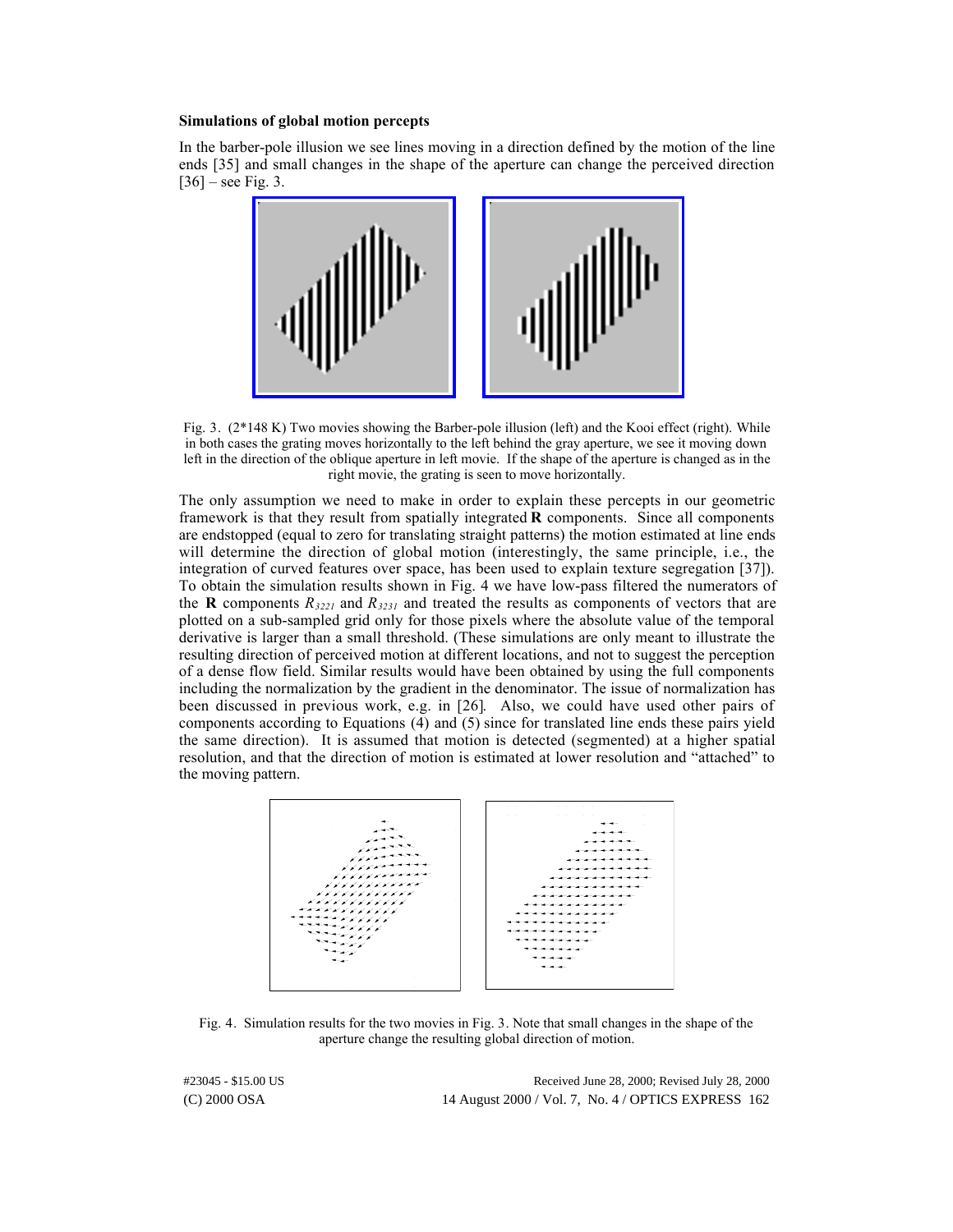It seems that the visual system deals with the aperture problem by simply ignoring regions of undefined motion (and not by assigning a direction perpendicular to the spatial pattern, i.e., the direction of the spatial gradient). Another way of putting it is to say that seeing the straight lines moving is an illusion induced by the line ends.

#### **Curvature and motion-selective neurons**

We have shown that curvature-selective operators (or neurons) would also be motion selective. MT neurons, however, have properties that are not sufficiently described by the term "motion selectivity". To test hypothetical mechanisms of motion selectivity, dynamic input patterns other than rigid motions must be considered. We will now give two examples of data from the literature that have been obtained for such patterns, and which favor our view on motion selectivity.

## *Orthogonal direction and orientation tunings*

As shown in [38], neurons in monkey cortical area MT can have a spatial-orientation tuning that is orthogonal to the direction tuning of those same neurons. The authors measured the tuning curves of neurons for a dot moving in different directions (top right of Fig. 5) and for bars flashed at different orientations (bottom right).



Fig. 5. Data by Albright [38] are shown in the right columns for direction (top) and orientation (bottom) selectivity of macaque MT neurons (that are selective to motion along the preferred spatial orientation) and simulation results in the left columns - see text.

The corresponding simulation results are shown in the left columns, and have been obtained by analytically evaluating the normalized mean of the two vectors  $(-R_{3221}, R_{3121})$  and  $(R_{3232}, R_{3131})$  for a Gaussian blob parameterized by direction of motion, i.e.,  $e^{-\pi(x-t\cos(\theta)+y-t\sin(\theta))^2}$  and a flickering grating parameterized by spatial orientation, i.e.,  $Cos(2\pi t) \cdot Cos(2\pi (xCos(\varphi) + ySin(\varphi))$  (these inputs and those in the next section have been used for computational convenience only).

The key to the simulation results is that the components  $R_{3131}$  and  $R_{3232}$  (the sectional curvatures in x,t and y,t) are selective to a certain spatial orientation of a transient edge or line and to motion along that edge or line - see Fig. 1. Although this is not relevant for the presented results, we should mention that only the numerators of the R components have been evaluated. In order to avoid the insensitivity of  $R_{3131}$  and  $R_{3232}$  to the sign of motion, these two components have been clipped, i.e., computed as  $(Max[0, R_{3232}], Max[0, R_{3131}])$ . Finally the

(C) 2000 OSA 14 August 2000 / Vol. 7, No. 4 / OPTICS EXPRESS 163 #23045 - \$15.00 US Received June 28, 2000; Revised July 28, 2000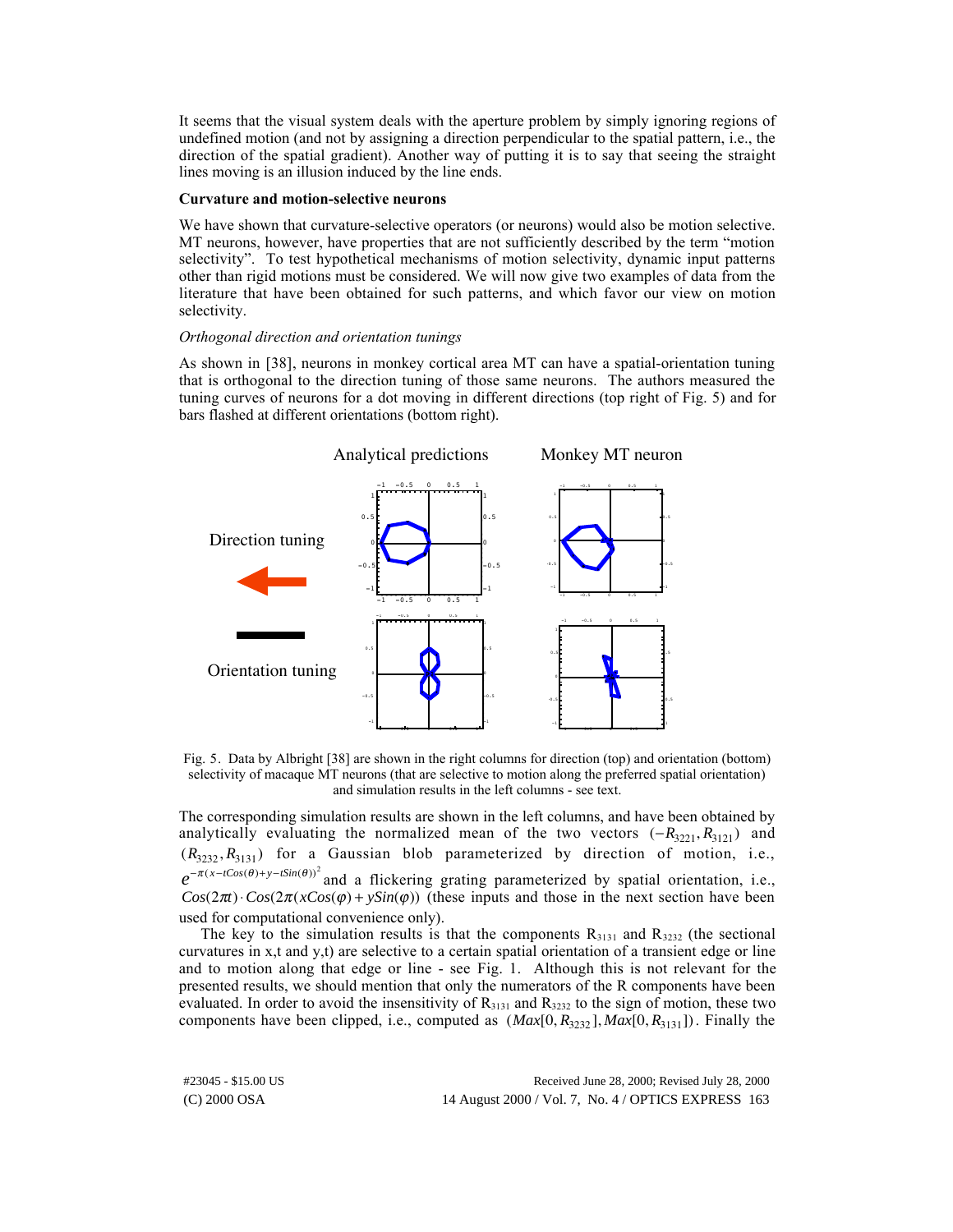resulting expressions have been evaluated at the location  $x=y=t=0$  and plotted as a function of direction  $\theta$  and orientation  $\varphi$  respectively (polar plots).

#### *Multiple motions*

Recanzone et al. have measured the selectivity of MT neurons to multiple motions [39]. While moving one dot in the (previously determined) preferred direction and opposite to this direction respectively, tuning curves were measured for a second dot. Representative data are shown on the right in Fig. 6. The simulation results are shown on the left in Fig. 6, and have been obtained by evaluating the same analytical function as in the previous section. In this case, the input functions were defined as  $e^{-\pi(x-tCos(\theta)+y-tSin(\theta))^2}$  (for the case one dot),  $e^{-\pi(x-tCos(\theta)+y-tSin(\theta))^2}+e^{-\pi(x+y-t)^2}$  (for an additional dot moving in the preferred direction), and  $e^{-\pi(x-tCos(\theta)+y-tSin(\theta))^2} + e^{-\pi(x+y+t)^2}$  (for an additional dot moving opposite to the preferred direction) respectively. Again, the resulting expressions have been evaluated at the location  $x=y=t=0$  and plotted as function of direction  $\theta$ .



Fig. 6. Data by Recanzone et al. illustrating the selectivity of MT neurons to multiple motions are shown on the right and simulation results obtained as in Fig. 5 (but for a rotation by 135 degree) on the left. As indicated by the arrows on the left, blue is chosen for the case of a single moving dot, red for the case with an additional dot moving opposite to the preferred direction, and green for the case with an additional dot moving along the preferred direction.

Certainly, the above simulations are not based on elaborated models designed to account for many data sets (as for example [40] is). However, it seems an important result that simple analytical evaluations in a new framework result in such excellent predictions.

#### **Computational aspects**

A frequent concern with differential methods is the sensitivity to noise, and algorithms for motion estimation incorporate more or less extensive regularization procedures to cope with noise and the aperture problem [33]. Our approach offers the possibility of regularization not only in space and/or time, but also *within* the four motion frames, with the benefit that such inter-frame regularization does not reduce spatial resolution. In addition, the frames can be used to detect occlusions. Regarding the above simulations, a benefit of evaluating the mean of different motion frames is that it yields a more robust estimate of rigid-motion parameters. Conversely, the differences between motion frames can be used as indicators of non-rigid motion [32].